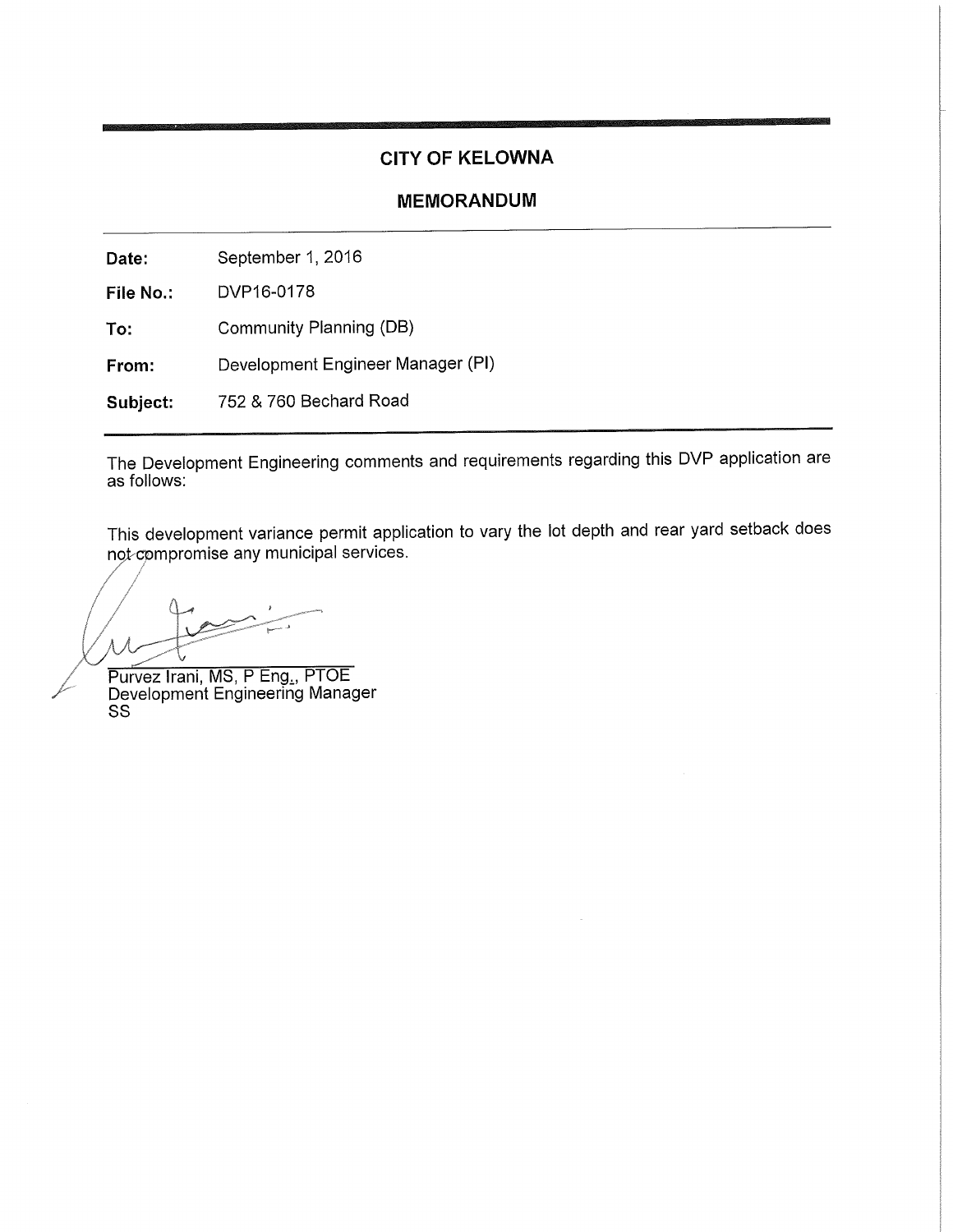# DEVELOPMENT VARIANCE PERMIT



# **APPROVED ISSUANCE OF DEVELOPMENT VARIANCE PERMIT NO. DVP16-0178**

| <b>Issued To:</b>             | Elda & Louis Pagliaro                              |
|-------------------------------|----------------------------------------------------|
| <b>Site Address:</b>          | 752 & 760 Bechard Road                             |
| <b>Legal Description:</b>     | Lots 6 & 19, District Lot 134, ODYD, Plan 20399    |
| <b>Zoning Classification:</b> | RU1 - Large Lot Housing & RU2 - Medium Lot Housing |

#### **SCOPE OF APPROVAL**

This Permit applies to and only to those lands within the Municipality as described above, and any and all buildings, structures and other development thereon.

This Permit is issued subject to compliance with all of the Bylaws of the Municipality applicable thereto, except as specifically varied or supplemented by this Permit, noted in the Terms and Conditions below.

The issuance of a Permit limits the Permit Holder to be in strict compliance with regulations of the Zoning Bylaw and all other Bylaws unless specific Variances have been authorized by the Permit. No implied Variances from bylaw provisions shall be granted by virtue of drawing notations that are inconsistent with bylaw provisions and that may not have been identified as required Variances by the applicant or Municipal staff.

#### **ͭ. TERMS AND CONDITIONS**

THAT Development Variance Permit No. DVP16-0178 for Lots 6 & Lot 19, District Lot 134, ODYD, Plan 20399, located at 752 & 760 Bechard Road, Kelowna, BC to facilitate the subdivision of two lots be approved;

AND THAT variances to the following sections of Zoning Bylaw No. 8000 be granted, as shown on Schedule "A":

## **Section ͭͯ.ͭ.Ͳ(e): RUͭ – Large Lot Housing Development Regulations**

To vary the required minimum rear yard from 7.5 m permitted to 2.35 m proposed.

#### **Section ͭͯ.ͭ.Ͳ(e): RUͭ – Large Lot Housing Development Regulations**

To vary the required minimum rear yard from 7.5 m permitted to 2.39 m proposed.

#### **<u>Section 13.2.5(b): RU2 – Medium Lot Housing Subdivision Regulations</u>**

To vary the required minimum lot depth from 30.0 m permitted to 27.7 m proposed.

AND FURTHER THAT this Development Variance Permit is valid for two (2) years from the date of Council approval, with no opportunity to extend.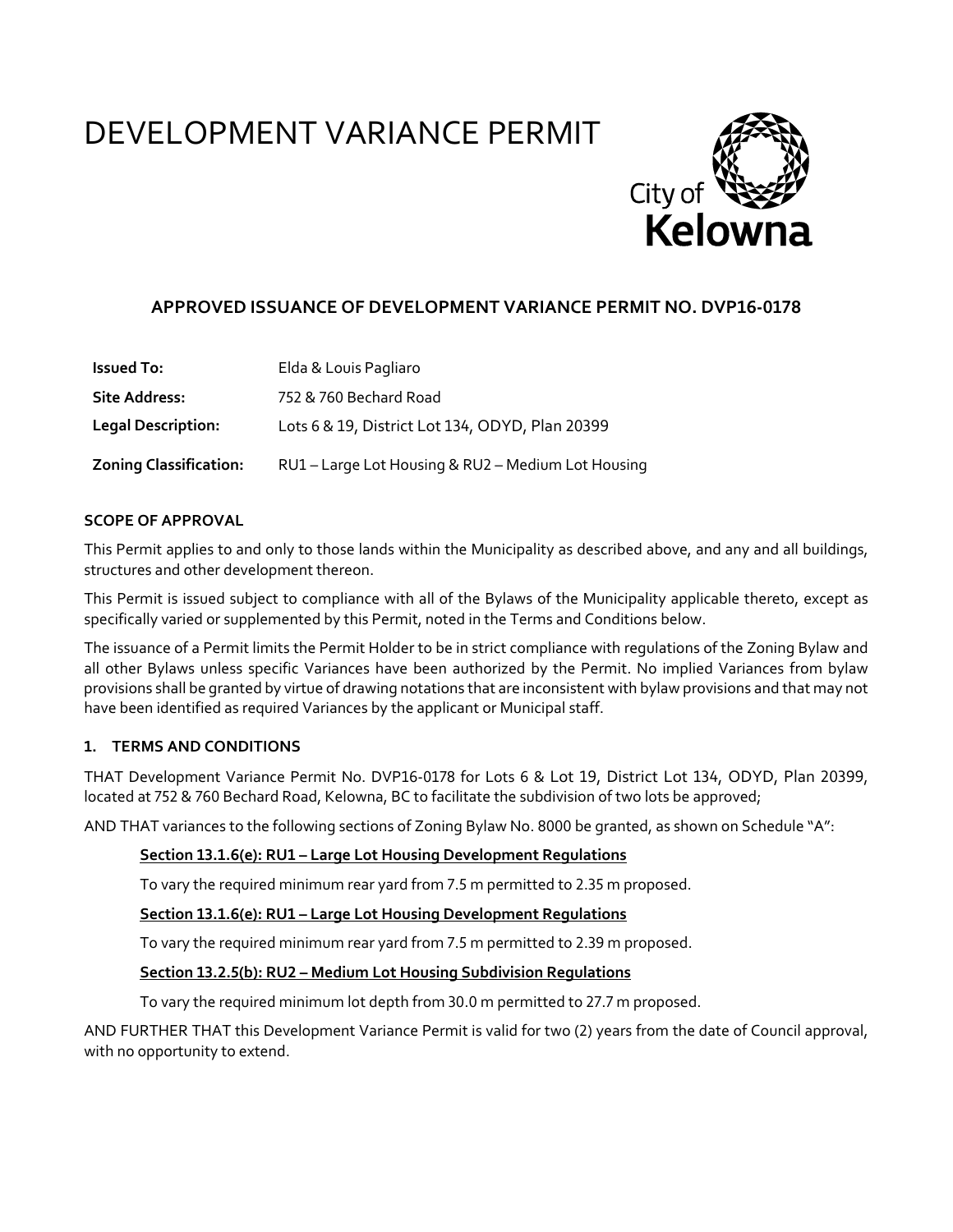#### **ͮ. PERFORMANCE SECURITY**

None required.

#### **ͯ. DEVELOPMENT**

The land described herein shall be developed strictly in accordance with the terms and conditions and provisions of this Permit and any plans and specifications attached to this Permit that shall form a part hereof.

If the Permit Holder does not register the subdivision permitted by this Permit within two years of the date of this Permit, this Permit shall lapse.

#### **This Permit IS NOT a Building Permit.**

#### **Ͱ. APPLICANT'S AGREEMENT**

I hereby declare that all of the above statements and the information contained in the material submitted in support of this Permit are to the best of my belief, true and correct in all respects. Upon issuance of the Permit for me by the Municipality, then in such case, I covenant and agree to save harmless and effectually indemnify the Municipality against:

- a) All actions and proceedings, costs, damages, expenses, claims, and demands whatsoever and by whomsoever brought, by reason of the Municipality granting to me the said Permit.
- b) All costs, expenses, claims that may be incurred by the Municipality if the construction by me of engineering or other types of works as called for by the Permit results in damages to any property owned in whole or in part by the Municipality or which the Municipality by duty or custom is obliged, directly or indirectly in any way or to any degree, to construct, repair, or maintain.

I further covenant and agree that should I be granted a Development Permit and/or Development Variance Permit, the Municipality may withhold the granting of any Occupancy Permit for the occupancy and / or use of any building or partthereof constructed upon the hereinbefore referred to land until all ofthe engineering works or other works called for by the Permit have been completed to the satisfaction of the Municipal Engineer and Divisional Director of Community Planning & Real Estate.

Should there be any change in ownership or legal description of the property, I undertake to notify the Community Planning Department immediately to avoid any unnecessary delay in processing the application.

#### **ͱ. APPROVALS**

| Issued and approved by Council on the | day of | . 2017. |
|---------------------------------------|--------|---------|
|---------------------------------------|--------|---------|

| Ryan Smith, Community Planning Department Manager | Date |
|---------------------------------------------------|------|
| Community Planning & Real Estate                  |      |

**The PERMIT HOLDER is the CURRENT LAND OWNER. Security shall be returned to the PERMIT HOLDER.**

\_\_\_\_\_\_\_\_\_\_\_\_\_\_\_\_\_\_\_\_\_\_\_\_\_\_\_\_\_\_\_\_\_\_\_\_\_\_\_\_\_\_\_ \_\_\_\_\_\_\_\_\_\_\_\_\_\_\_\_\_\_\_\_\_\_\_\_\_\_\_